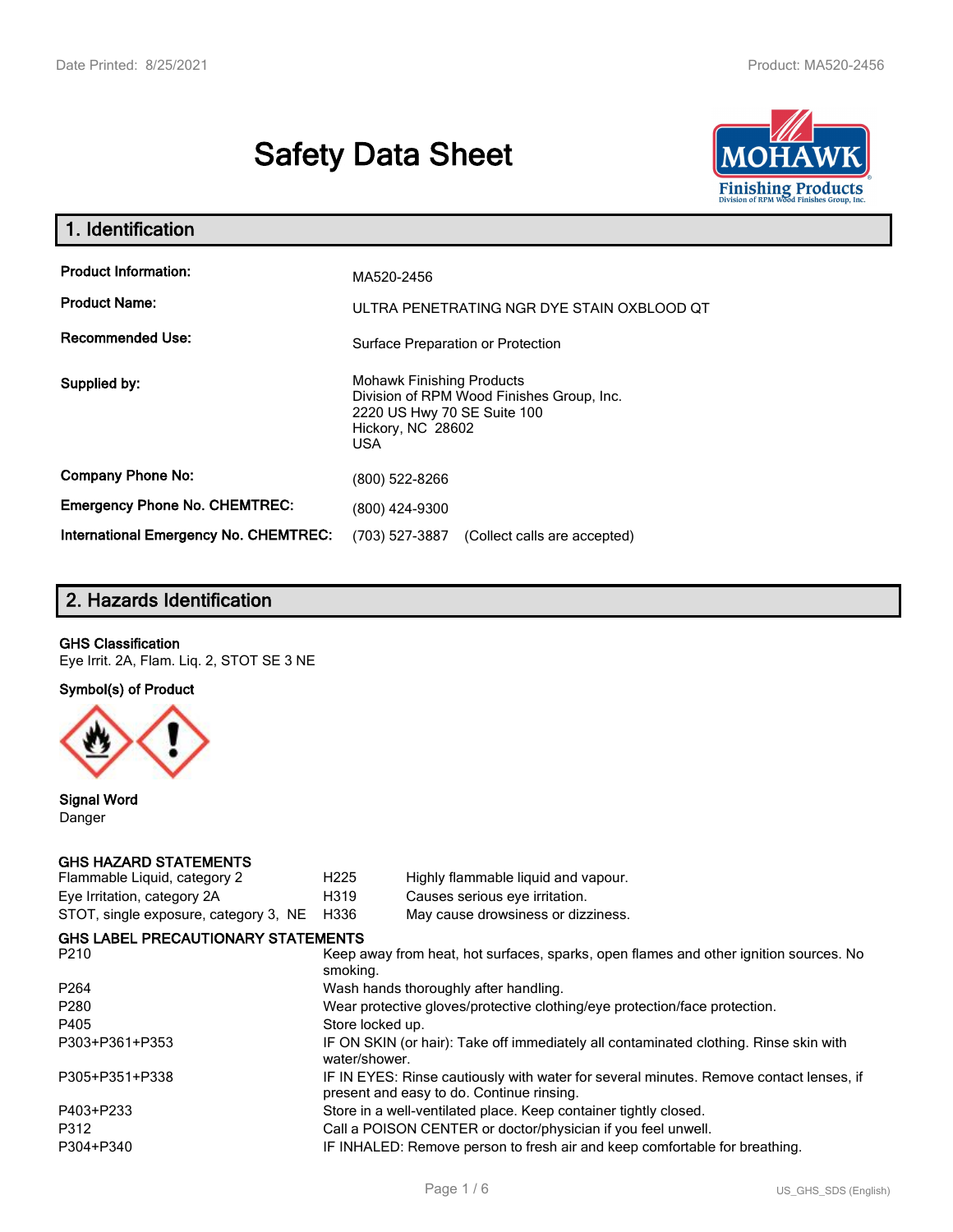| P337+P313                               | If eye irritation persists: Get medical advice/attention.      |  |  |  |  |
|-----------------------------------------|----------------------------------------------------------------|--|--|--|--|
| P403+P235                               | Store in a well-ventilated place. Keep cool.                   |  |  |  |  |
| <b>GHS SDS PRECAUTIONARY STATEMENTS</b> |                                                                |  |  |  |  |
| P <sub>240</sub>                        | Ground/bond container and receiving equipment.                 |  |  |  |  |
| P <sub>241</sub>                        | Use explosion-proof electrical/ventilating/lighting/equipment. |  |  |  |  |
| P <sub>242</sub>                        | Use only non-sparking tools.                                   |  |  |  |  |
| P <sub>243</sub>                        | Take precautionary measures against static discharge.          |  |  |  |  |

## **3. Composition/Information on ingredients**

| <b>Chemical Name</b>              | CAS-No.  | Wt. %       | <b>GHS Symbols</b>    | <b>GHS Statements</b>     |
|-----------------------------------|----------|-------------|-----------------------|---------------------------|
| acetone                           | 67-64-1  | 75-100      | GHS02-GHS07           | H225-302-319-332-336      |
| ethanol                           | 64-17-5  | $2.5 - 10$  | GHS02                 | H <sub>225</sub>          |
| diethylene glycol monobutyl ether | 112-34-5 | $1.0 - 2.5$ | GHS07                 | H319                      |
| propylene glycol monomethyl ether | 107-98-2 | $0.1 - 1.0$ | GHS02-GHS06-<br>GHS07 | H <sub>226</sub> -331-336 |

The exact percentage (concentration) of ingredients is being withheld as a trade secret.

The text for GHS Hazard Statements shown above (if any) is given in the "Other information" Section.

## **4. First-aid Measures**



FIRST AID - EYE CONTACT: IF IN EYES: Rinse cautiously with water for several minutes. Remove contact lenses, if present and easy to do. Continue rinsing. If eye irritation persists: Get medical advice/attention.

FIRST AID - SKIN CONTACT: IF ON SKIN (or hair): Take off immediately all contaminated clothing. Rinse skin with water/shower.

FIRST AID - INGESTION: IF SWALLOWED: rinse mouth. Do NOT induce vomiting. IF exposed or if you feel unwell: Call a POISON CENTER or doctor/physician.

FIRST AID - INHALATION: IF INHALED: Remove person to fresh air and keep comfortable for breathing.

## **5. Fire-fighting Measures**

**SPECIAL FIREFIGHTING PROCEDURES:** Evacuate all persons from the fire area to a safe location. Move non-burning material, as feasible, to a safe location as soon as possible. Fire fighters should be protected from potential explosion hazards while extinguishing the fire. Wear self-contained breathing apparatus (SCBA) and full fire-fighting protective clothing. Thoroughly decontaminate all protective equipment after use. Containers of this material may build up pressure if exposed to heat (fire). Use water spray to cool fire-exposed containers. Use water spray to disperse vapors if a spill or leak has not ignited. DO NOT extinguish a fire resulting from the flow of flammable liquid until the flow of the liquid is effectively shut off. This precaution will help prevent the accumulation of an explosive vapor-air mixture after the initial fire is extinguished.

**FIREFIGHTING EQUIPMENT:** This is a NFPA/OSHA Class 1B or less flammable liquid. Follow NFPA30, Chapter 16 for fire protection and fire suppression. Use a dry chemical, carbon dioxide, or similar ABC fire extinguisher for incipeint fires. Water may be used to cool and prevent rupture of containers that are exposed to heat from fire.

## **6. Accidental Release Measures**

#### **ENVIRONMENTAL MEASURES:** No Information

**STEPS TO BE TAKEN IN CASE MATERIAL IS RELEASED OR SPILLED:** Follow personal protective equipment recommendations found in Section VIII. Personal protective equipment needs must be evaluated based on information provided on this sheet and the special circumstances created by the spill including; the material spilled, the quantity of the spill, the area in which the spill occurred, and the training and the expertise of employees in the area responding to the spill. Never exceed any occupational exposure limits. Shut off ignition sources; including electrical equipment and flames. Do not allow smoking in the area. Do not allow the spilled product to enter public drainage system or open waterways.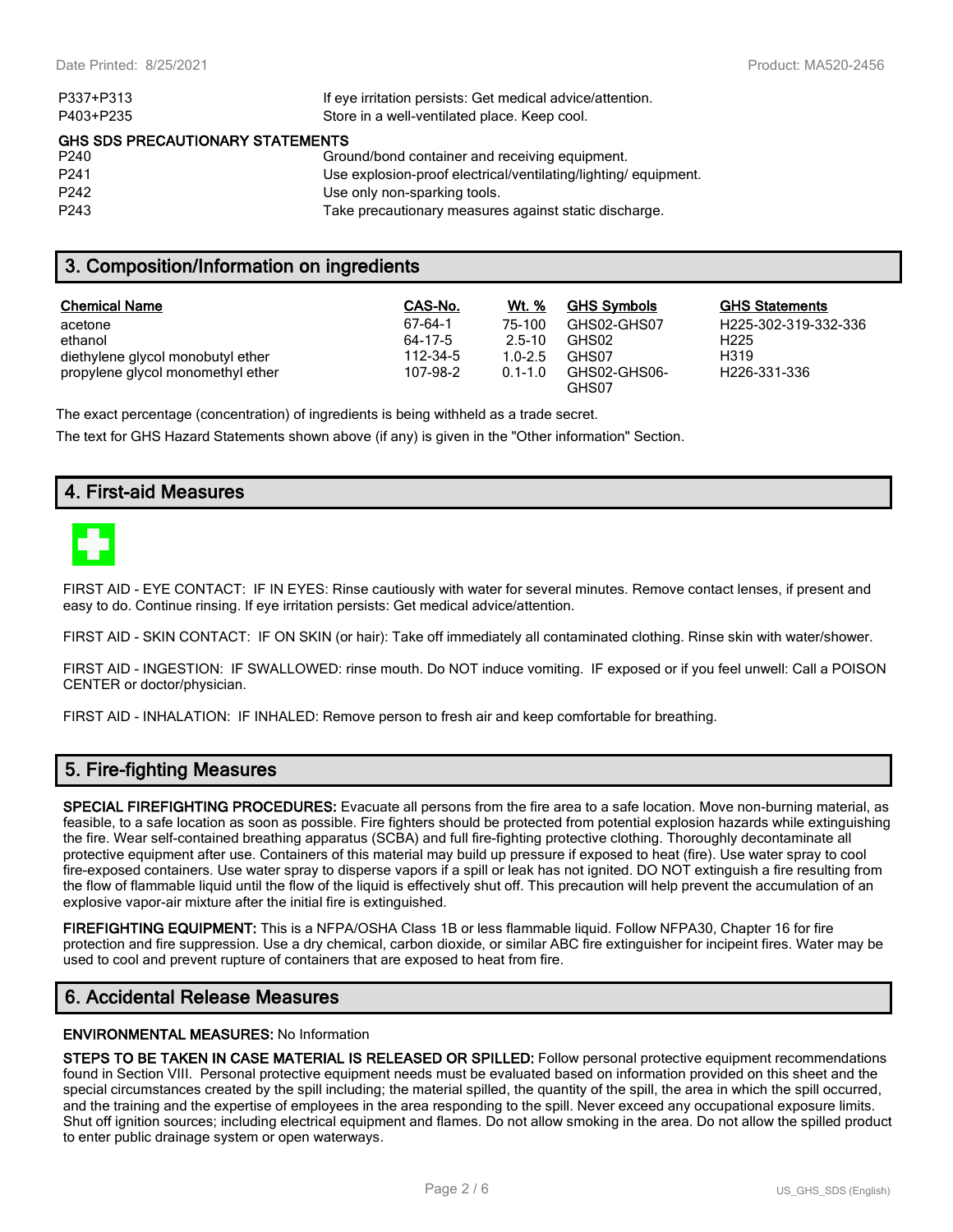# **7. Handling and Storage**



**HANDLING:** Avoid inhalation and contact with eyes, skin, and clothing. Wash hands thoroughly after handling and before eating or drinking. In keeping with safe handling practices, avoid ignition sources (smoking, flames, pilot lights, electrical sparks); ground and bond containers when transferring the material to prevent static electricity sparks that could ignite vapor and use spark proof tools and explosion proof equipment. Empty containers may retain product residue or vapor. Do not pressurize, cut, weld, braze, solder, drill, grind, or expose container to heat, flame, sparks, static electricity, or other sources of ignition. Any of these actions can potentially cause an explosion that may lead to injury.

**STORAGE:** Keep containers closed when not in use. Store in cool well ventilated space away from incompatible materials.

# **8. Exposure Controls/Personal Protection**

| Ingredients with Occupational Exposure Limits |                      |                       |                     |                         |  |  |
|-----------------------------------------------|----------------------|-----------------------|---------------------|-------------------------|--|--|
| <b>Chemical Name</b>                          | <b>ACGIH TLV-TWA</b> | <b>ACGIH-TLV STEL</b> | <b>OSHA PEL-TWA</b> | <b>OSHA PEL-CEILING</b> |  |  |
| acetone                                       | $250$ ppm            | 500 ppm               | $1000$ ppm          | N.D.                    |  |  |
| ethanol<br>diethylene glycol monobutyl ether  | N.D.<br>10 ppm       | $1000$ ppm<br>N.D.    | $1000$ ppm<br>N.D.  | N.D.<br>N.D.            |  |  |
| propylene glycol monomethyl ether             | 50 ppm               | $100$ ppm             | N.D.                | N.D.                    |  |  |

**Further Advice: MEL = Maximum Exposure Limit OES = Occupational Exposure Standard SUP = Supplier's Recommendation Sk = Skin Sensitizer N.E. = Not Established N.D. = Not Determined**

#### **Personal Protection**



**RESPIRATORY PROTECTION:** Use adequate engineering controls and ventilation to keep levels below recommended or statutory exposure limits. If exposure levels exceed limits use appropriate approved respiratory protection equipment.

**SKIN PROTECTION:** Wear chemical resistant footwear and clothing such as gloves, an apron or a whole body suit as appropriate.



**EYE PROTECTION:** Wear chemical-resistant glasses and/or goggles and a face shield when eye and face contact is possible due to splashing or spraying of material.



**OTHER PROTECTIVE EQUIPMENT:** No Information



**HYGIENIC PRACTICES:** It is good practice to avoid contact with the product and/or its vapors, mists or dust by using appropriate protective measures. Wash thoroughly after handling and before eating or drinking.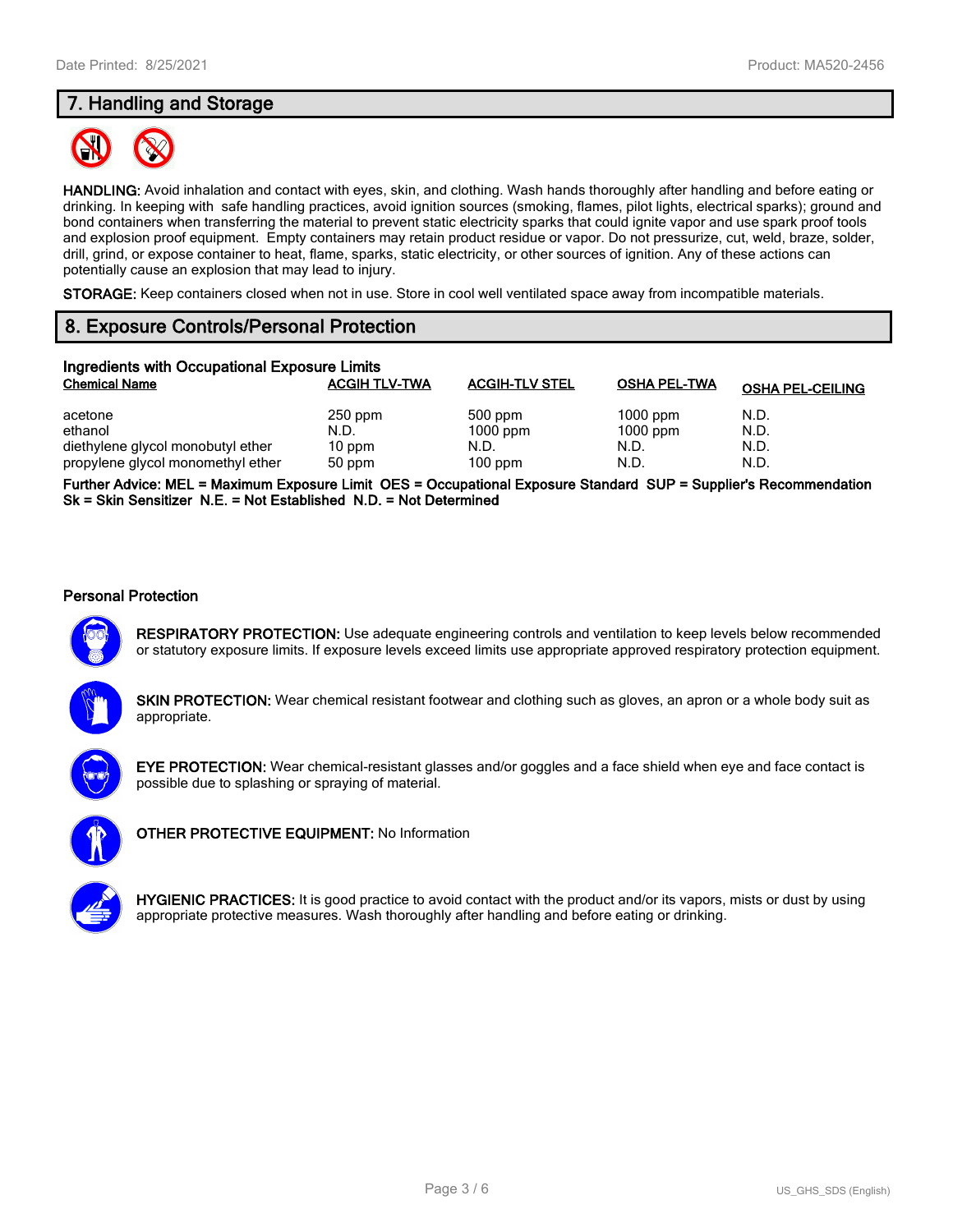**N.I. = No Information**

# **9. Physical and Chemical Properties**

| Appearance:                    | Colored Liquid             | <b>Physical State:</b>                      | <b>LIQUID</b>  |
|--------------------------------|----------------------------|---------------------------------------------|----------------|
| Odor:                          | <b>Strong Solvent</b>      | <b>Odor Threshold:</b>                      | Not determined |
| Density, g/cm3:                | 0.828                      | pH:                                         | Not determined |
| Freeze Point, °F:              | Not determined             | Viscosity:                                  | Not determined |
| <b>Solubility in Water:</b>    | Not determined             | Partition Coefficient, n-octanol/<br>water: | Not determined |
| Decomposition temperature, °F: | Not determined             | <b>Explosive Limits, %:</b>                 | Not determined |
| Boiling Range, °F:             | $>100$ °F                  | Flash Point. °F:                            | $-4 ° F$       |
| Combustibility:                | <b>Supports Combustion</b> | Auto-Ignition Temperature, °F:              | Not determined |
| <b>Evaporation Rate:</b>       | Faster than Diethyl Ether  | Vapor Pressure, mmHg:                       | Not determined |
| <b>Vapor Density:</b>          | Not determined             |                                             |                |

# **10. Stability and reactivity**

**STABILITY:** Stable under normal conditions.

**CONDITIONS TO AVOID:** Heat, flames and sparks.

**INCOMPATIBILITY:** Acids, Bases, Oxidizing agents

**HAZARDOUS DECOMPOSITION PRODUCTS:** Not determined.

## **11. Toxicological information**

**Practical Experiences**

**EMERGENCY OVERVIEW:** No Information

**EFFECT OF OVEREXPOSURE - EYE CONTACT:** No Information

**EFFECT OF OVEREXPOSURE - INGESTION:** No Information

**EFFECT OF OVEREXPOSURE - INHALATION:** No Information

**EFFECT OF OVEREXPOSURE - SKIN CONTACT:** No Information

**CARCINOGENICITY:** No Information

#### **PRIMARY ROUTE(S) OF ENTRY:**

**Eye Contact, Skin Contact, Inhalation**

# **Acute Toxicity Values**

**The acute effects of this product have not been tested. Data on individual components are tabulated below**

| CAS-No. | <b>Chemical Name</b> |
|---------|----------------------|
| 67-64-1 | acetone              |

**Casary Chemical Chemical LD50 Chemical LD50 Vapor LC50** 1800 mg/kg Rat 20000 mg/kg Rabbit 50.1 mg/L Rat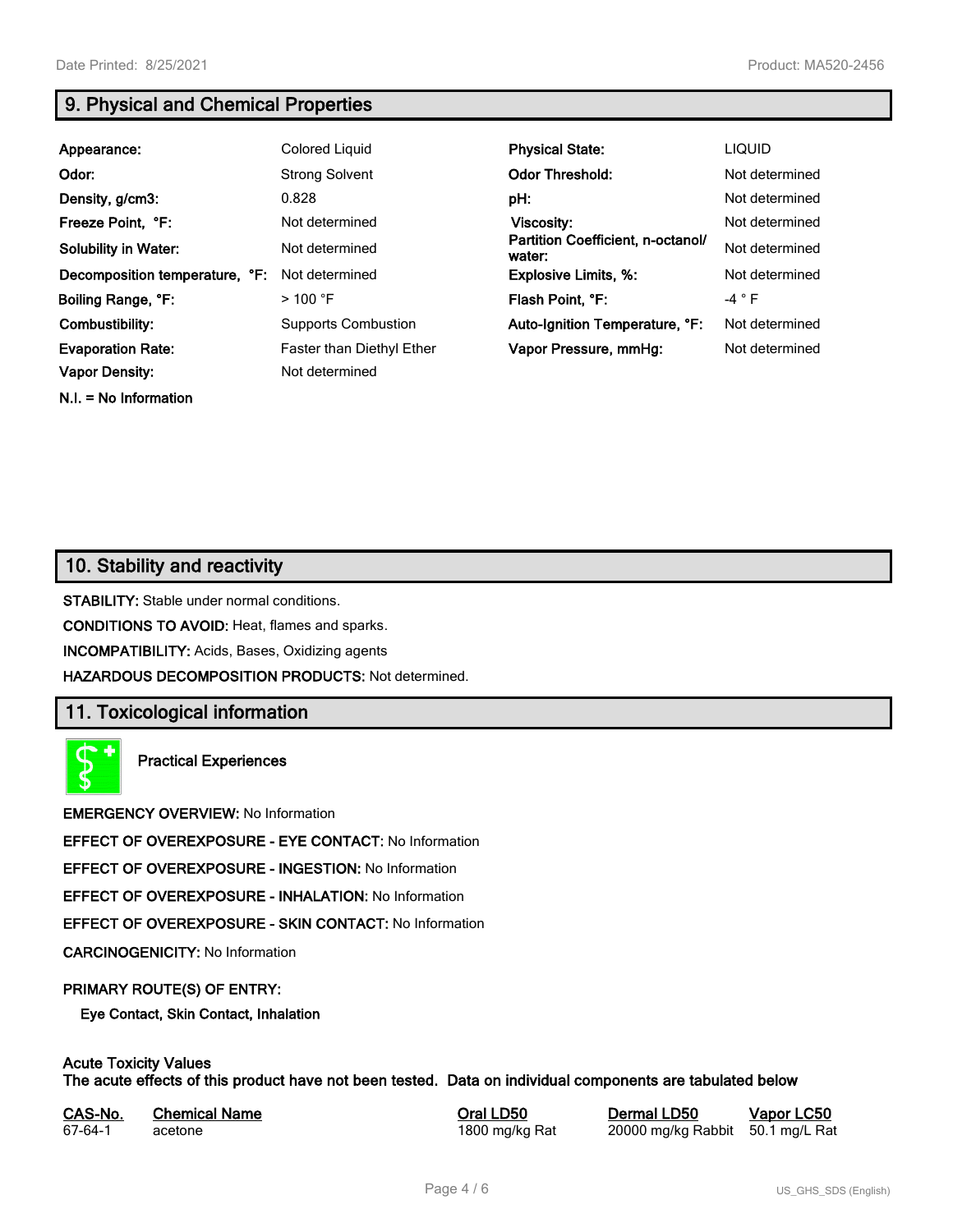| 64-17-5  | ethanol                           | 7060 mg/kg Rat | 15,800 mg/kg       | 124.7 mg/L Rat |
|----------|-----------------------------------|----------------|--------------------|----------------|
| 112-34-5 | diethylene glycol monobutyl ether | 3384 mg/kg Rat | 2700 mg/kg Rabbit  | $>20$ mg/l     |
| 107-98-2 | propylene glycol monomethyl ether | 5000 mg/kg Rat | 13000 mg/kg Rabbit | >6 mg/L Rat    |

#### **N.I. = No Information**

## **12. Ecological information**

**ECOLOGICAL INFORMATION:** Ecological evaluation of this material has not been performed; however, do not allow the product to be released to the environment without governmental approval/permits.

## **13. Disposal Information**



**Product**

**DISPOSAL METHOD:** Waste from this material may be a listed and/or characteristic hazardous waste. Dispose of material, contaminated absorbent, container and unused contents in accordance with local, state, and federal regulations.

**STEPS TO BE TAKEN IN CASE MATERIAL IS RELEASED OR SPILLED:** Follow personal protective equipment recommendations found in Section VIII. Personal protective equipment needs must be evaluated based on information provided on this sheet and the special circumstances created by the spill including; the material spilled, the quantity of the spill, the area in which the spill occurred, and the training and the expertise of employees in the area responding to the spill. Never exceed any occupational exposure limits. Shut off ignition sources; including electrical equipment and flames. Do not allow smoking in the area. Do not allow the spilled product to enter public drainage system or open waterways.

## **14. Transport Information**

#### **SPECIAL TRANSPORT PRECAUTIONS:** No Information

**DOT:** CONSUMER COMMODITY

**IATA:** ID8000, CONSUMER COMMODITY, 9

**IMDG:** LIMITED QUANTITY UN1263

## **15. Regulatory Information**

## **U.S. Federal Regulations:**

#### **CERCLA - SARA Hazard Category**

This product has been reviewed according to the EPA 'Hazard Categories' promulgated under Sections 311 and 312 of the Superfund Amendment and Reauthorization Act of 1986 (SARA Title III) and is considered, under applicable definitions, to meet the following categories:

Fire Hazard, Acute Health Hazard

#### **SARA SECTION 313**

This product contains the following substances subject to the reporting requirements of Section 313 of Title III of the Superfund Amendment and Reauthorization Act of 1986 and 40 CFR part 372:

No Sara 313 components exist in this product.